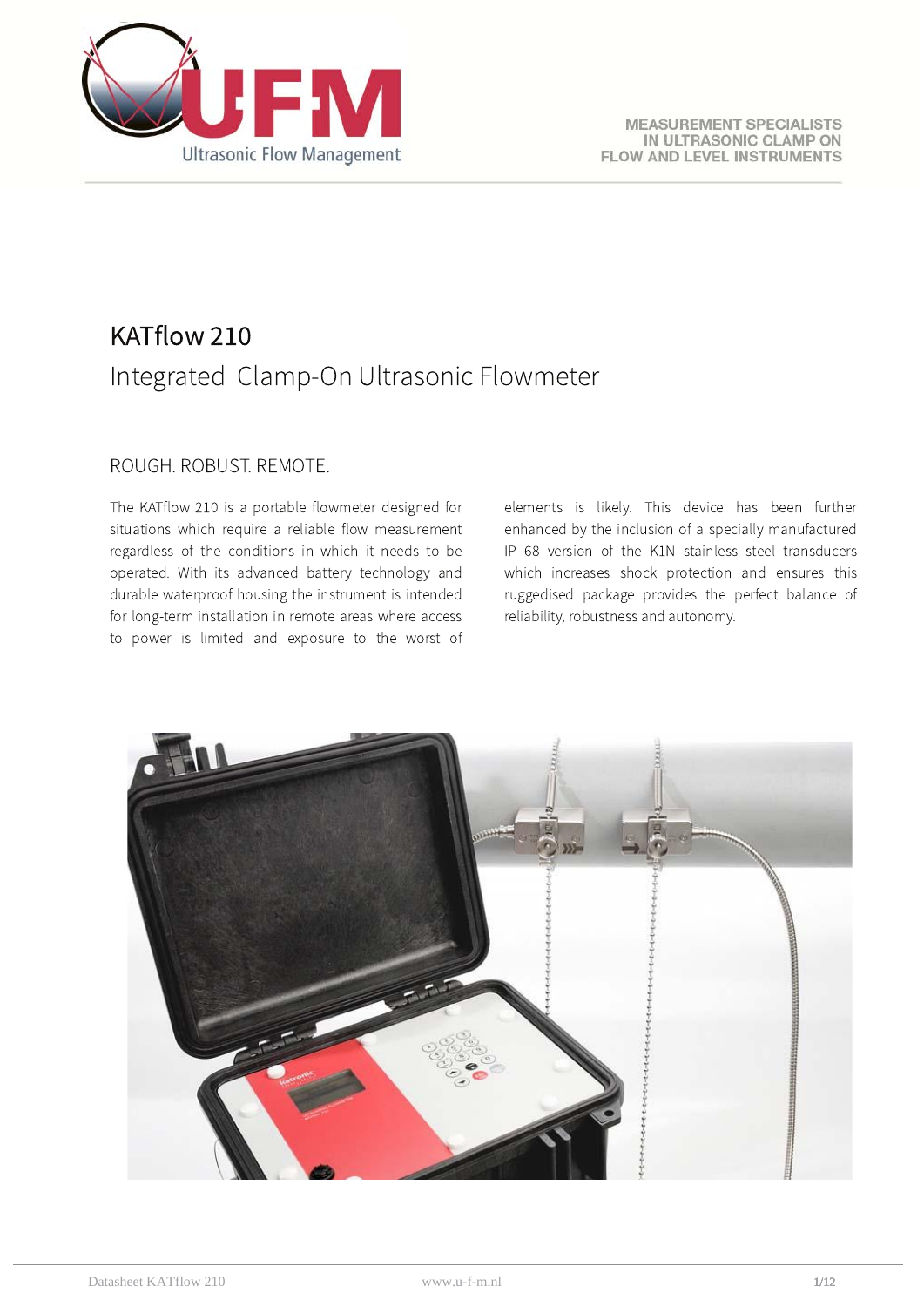# THE TECHNOLOGY BEHIND THE MEASUREMENT

The KATflow non-invasive flowmeters work on the transit time ultrasonic principle. This involves sending and receiving ultrasonic pulses from a pair of sensors and examining the time difference in the signal. Katronic uses clamp-on transducers that are mounted externally on the surface of the pipe and which generate pulses that pass through the pipe wall. The flowing liquid within causes time differences in the ultrasonic signals, which are then evaluated by the flowmeter to produce an accurate flow measurement.

The key principle of the method applied is that sound waves travelling with the flow will move faster than those travelling against it. The difference in the transit time of these signals is proportional to the flow velocity of the liquid and consequently the flow rate.

Since elements such as flow profile, type of liquid and pipe material will have an effect on the measurement, the flowmeter compensates for and adapts to changes in the medium in order to provide reliable results. The instruments can be used in a variety of locations, from measurements on submarines to installations on systems destined for use in space, and on process fluids as different as purified water in the pharmaceutical sector and toxic chemical effluent. The flowmeters will operate on various pipe materials and diameters over a range of 10 mm to 6,500 mm.



Sensors a and b work alternately to send and receive ultrasonic pulses. The sound waves ab travelling with the flow move faster than those travelling against it ba.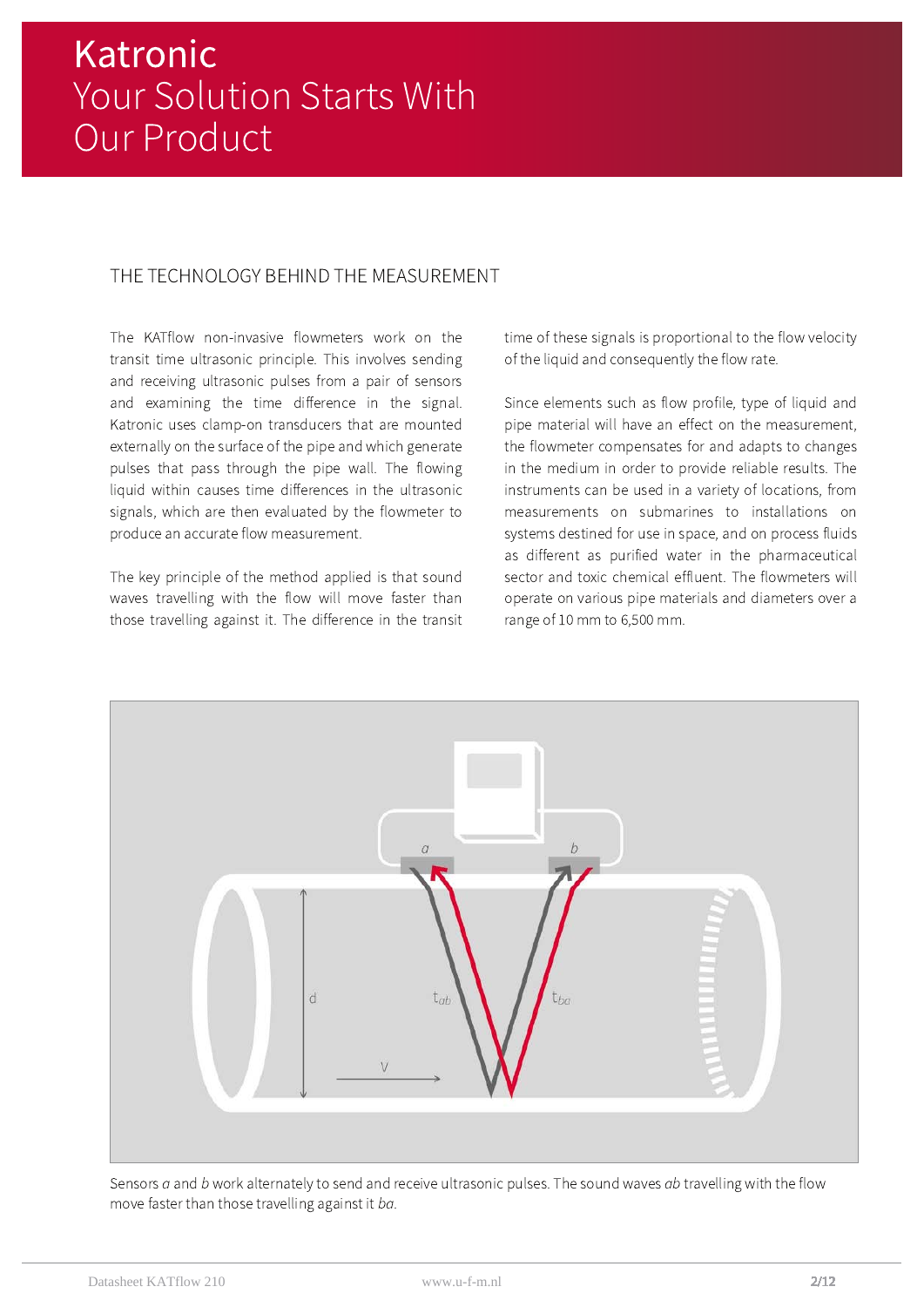

#### SPECIFICATION

- Pipe diameter range 25 mm to 2,500 mm
- Temperature range for sensors -30 °C to +130 °C (-22 °F to +266 °F)
- Rugged integrated IP 67 portable design
- · Weight 6 kg
- Selectable three-line LCD display and full keypad
- Battery life up to 100 days with rapid charging

#### **FEATURES**

- Three different operating modes to maximise battery life
- Process output options including current, opencollector, relay
- Compact housing 260 (h)  $\times$  280 (w)  $\times$  200 (d) mm
- IP 68 stainless steel sensors, cable and connectors as standard
- Large data logger and software for sampling and data transfer
- Innovative installation wizard for quick and intuitive programming

#### **ACCESSORIES**

- Optional wireless data transmission
- KATdata+ software for data evaluation
- Optional pipe wall thickness gauge

#### **APPLICATIONS**

- Long-term leakage surveys
- Metering in pits, wells and areas where flooding is likely
- In-line flowmeter inspection verification
- Metering of pipes in exposed locations
- Temporary replacement of conventional in-line flowmeters

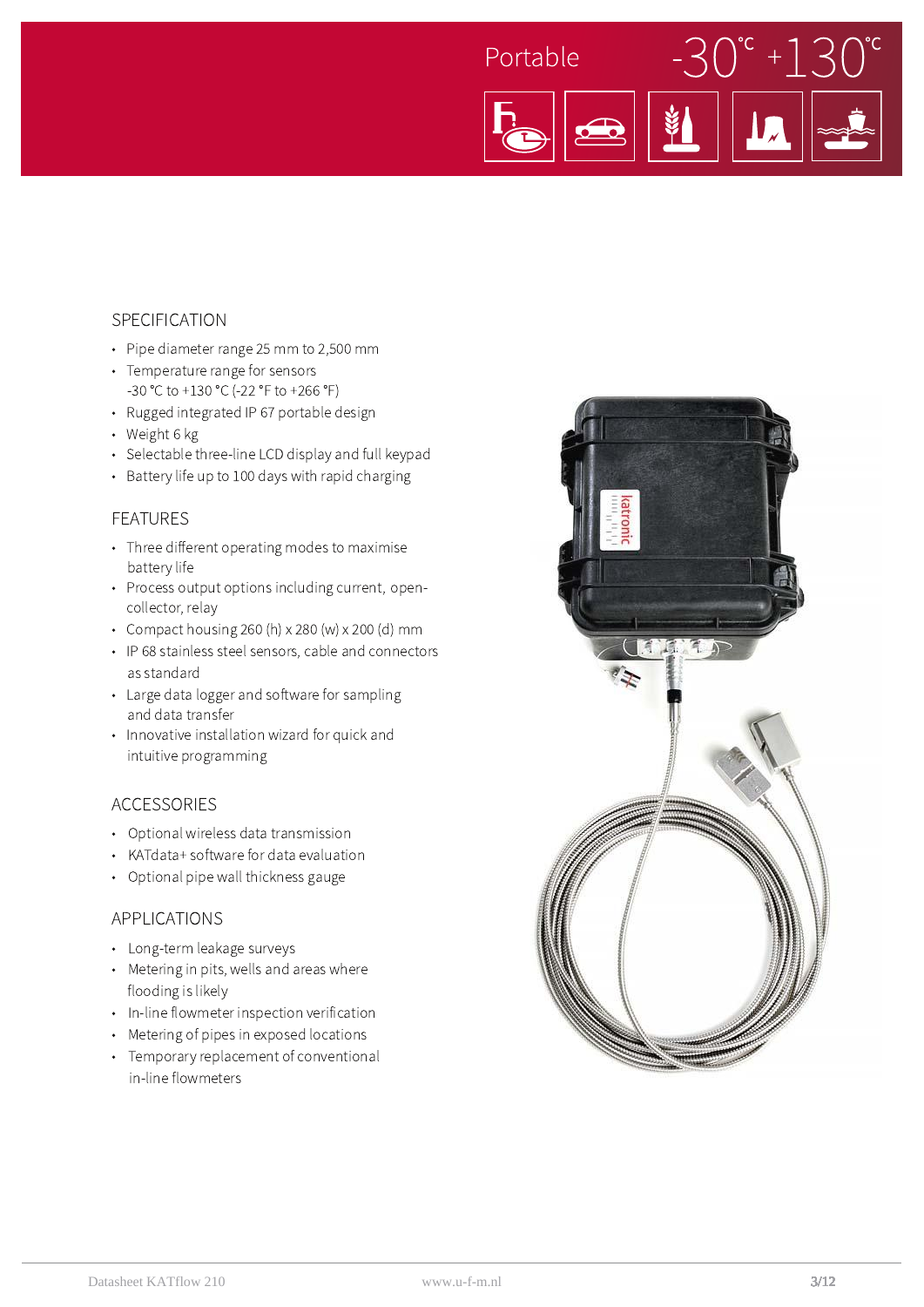# **FLOWMETER**

#### Performance

| Measurement principle                     | Ultrasonic transit-time difference                                                                                         |
|-------------------------------------------|----------------------------------------------------------------------------------------------------------------------------|
| Flow velocity range                       | $\pm 0.01$ 25 m/s                                                                                                          |
| Resolution                                | $0.25$ mm/s                                                                                                                |
| Repeatability                             | 0.15 % of measured value, $\pm 0.015$ m/s                                                                                  |
| Accuracy                                  | Volume flow:<br>$\pm 1$ 3% of measured value depending on application<br>±0.5 % of measured value with process calibration |
|                                           | Flow velocity (mean):<br>±0.5 % of measured value                                                                          |
| Turn down ratio                           | $1/100$ (equivalent to 0.25  25 m/s)                                                                                       |
| Measurement rate                          | 100 Hz (standard)                                                                                                          |
| Response time                             | 1 <sub>S</sub>                                                                                                             |
| Damping of displayed value                | 0  99 s (selectable by user)                                                                                               |
| Gaseous and solid content of liquid media | $\leq$ 10 % of volume                                                                                                      |



KATflow 210 (dimensions in mm)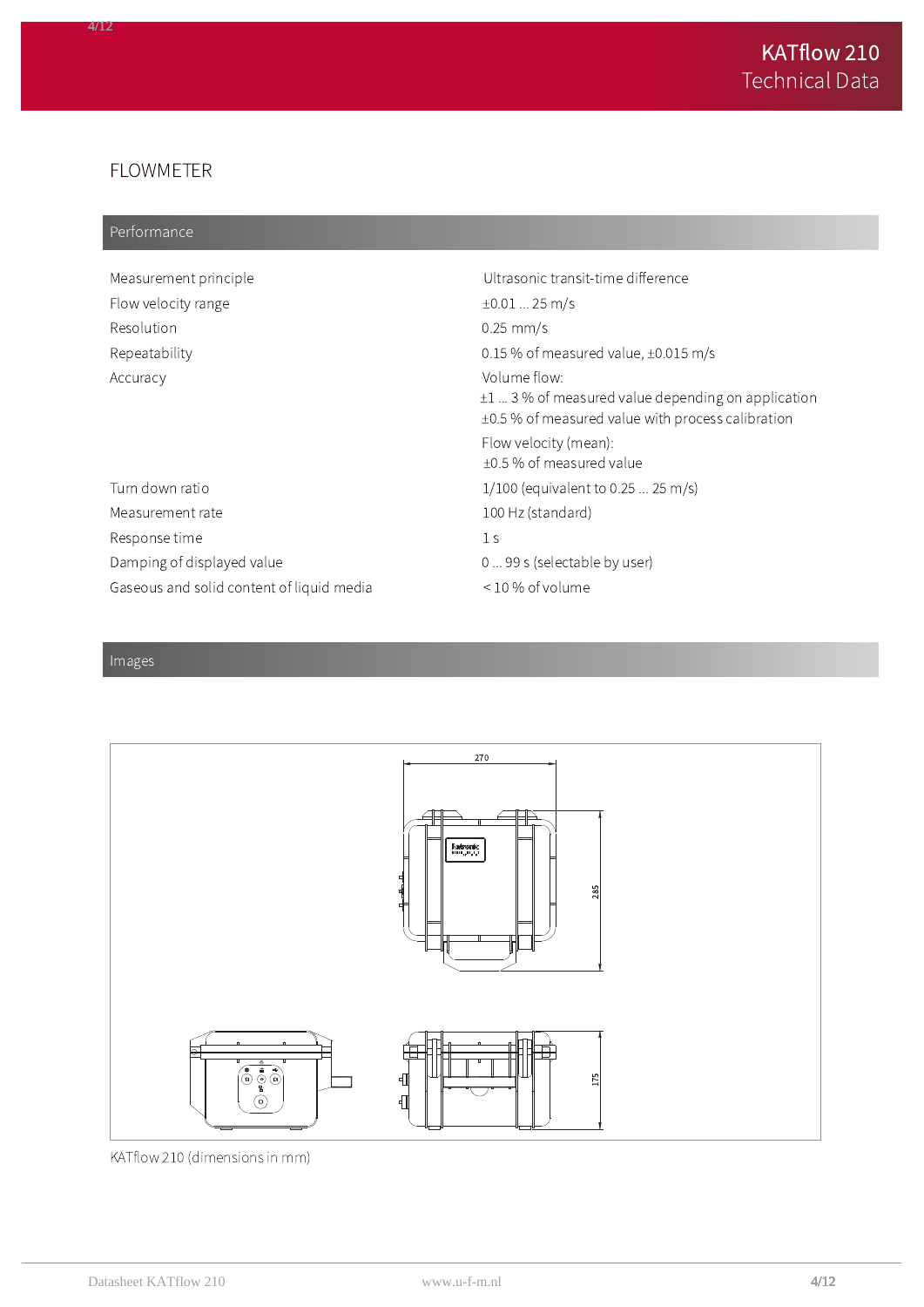### General

| Enclosure type        | Portable                                                                         |
|-----------------------|----------------------------------------------------------------------------------|
| Degree of protection  | IP 67 according to EN 60529                                                      |
| Operating temperature | $-10+60$ °C (+14  +140 °F)                                                       |
| Housing material      | Polyproylene Copolymer                                                           |
| Measurement channels  | 1 standard (2 on request)                                                        |
| Calculation functions | Average, difference, sum, maximum (dual-channel use only)                        |
| Power supply          | 1, 2 or 3 x LiFePo4 12.4 Ah                                                      |
|                       | Power adapter: 100  240 V AC input, 9 V DC output                                |
| Operating time        | 1 battery pack - up to 7 days continuous operation,<br>30 days in saver mode*    |
|                       | 2 battery packs - up to 14 days continuous operation,<br>60 days in saver mode*  |
|                       | 3 battery packs - up to 21 days continuous operation,<br>100 days in saver mode* |
| Display               | LCD graphic display, 128 x 64 dots, backlit                                      |
| Dimensions            | 260 (h) x 280 (w) x 200 (d) mm                                                   |
| Weight                | Approx. 6 kg                                                                     |
| Operating languages   | English, French, German, Dutch, Spanish, Italian,                                |
|                       | Russian, Czech, Turkish, Romanian (others on request)                            |

\* Based on normal operating conditions, with no process outputs enabled.

Images



Integrated IP 67 KATflow 210



KATflow 210 in operation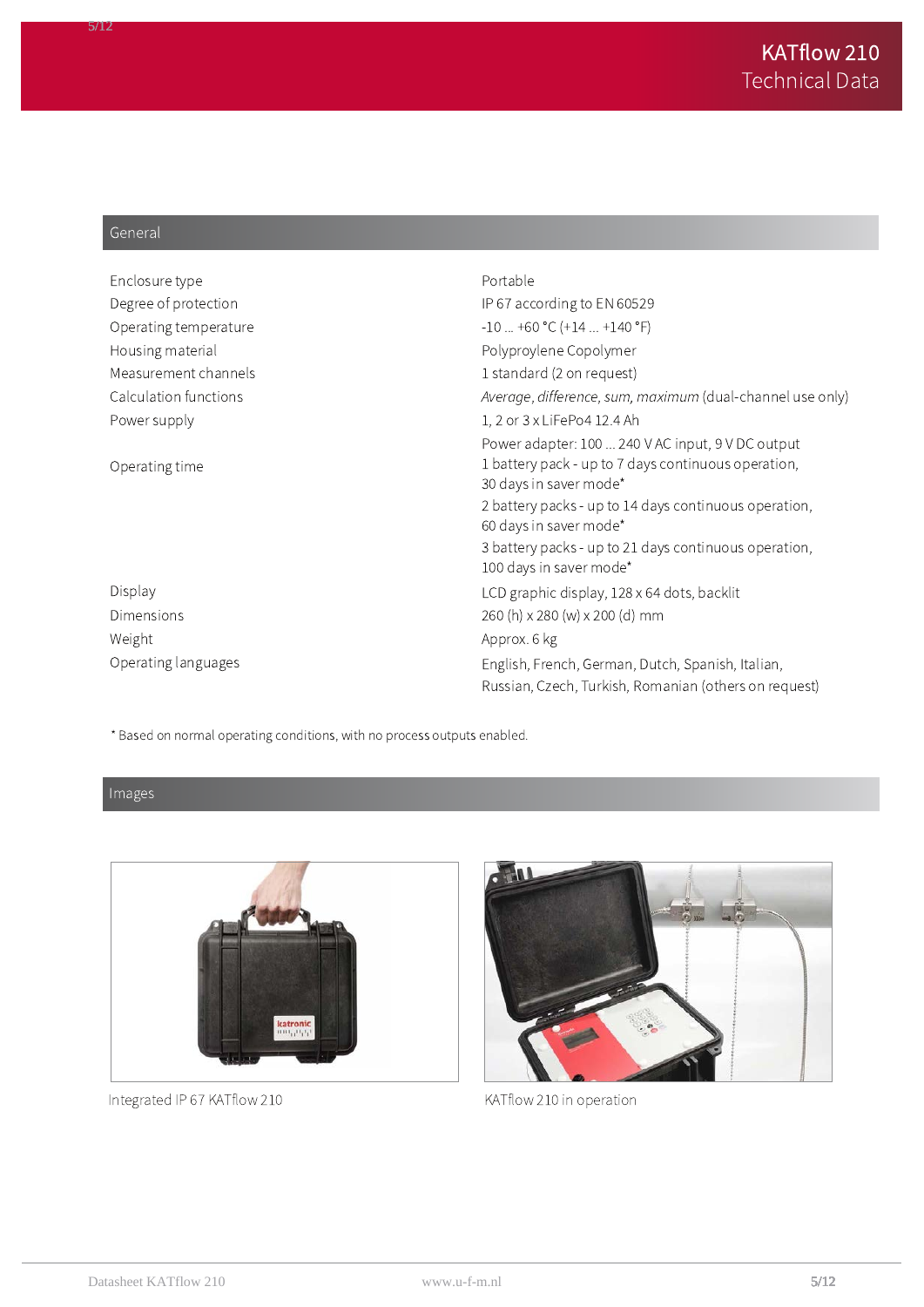# Communication

| Type<br>Transmitted data          | USB cable<br>Measured and totalised value, parameter set and<br>configuration, logged data                                                                                                                             |
|-----------------------------------|------------------------------------------------------------------------------------------------------------------------------------------------------------------------------------------------------------------------|
| Internal data logger              |                                                                                                                                                                                                                        |
| Storage capacity                  | Approx. 30,000 measurements (each comprising up to<br>10 selectable measurement units), logger size 5 MB<br>Approx. 100,000 measurements (each comprising up to<br>10 selectable measurement units), logger size 16 MB |
| Logged data                       | All measured and totalised values, parameter sets                                                                                                                                                                      |
| KATdata+ software                 |                                                                                                                                                                                                                        |
| Functionality                     | Download of measured values/parameter sets, graphical<br>presentation, list format, export to third party software,<br>online transfer of measured data                                                                |
| Operating systems                 | Windows 8, 7, Vista, XP, NT, 2000<br>Linux                                                                                                                                                                             |
| Quantity and units of measurement |                                                                                                                                                                                                                        |
| Volumetric flow rate              | $m^3/h$ , m <sup>3</sup> /min, m <sup>3</sup> /s, l/h, l/min, l/s<br>USgal/h (US gallons per hour), USgal/min, USgal/s<br>bbl/d (barrels per day), bbl/h, bbl/min                                                      |
| Flow velocity                     | m/s, ft/s, inch/s                                                                                                                                                                                                      |
| Mass flow rate                    | g/s, t/h, kg/h, kg/min                                                                                                                                                                                                 |
| Volume                            | $m3$ , I, gal (US gallons), bbl                                                                                                                                                                                        |
| Mass                              | g, kg, t                                                                                                                                                                                                               |
| Heat flow                         | W, kW, MW (with heat quantity measurement option)                                                                                                                                                                      |
| Heat quantity                     | J, kJ, kWh (with heat quantity measurement option)                                                                                                                                                                     |
| Temperature                       | °C (with heat quantity measurement option)                                                                                                                                                                             |

#### Process outputs\* (galvanically isolated)

| Current                | 0/4  20 mA active (R <sub>10ad</sub> < 500 $\Omega$ ), 16 bit resolution,<br>$U = 30$ V, accuracy: 0.1 % |
|------------------------|----------------------------------------------------------------------------------------------------------|
| Digital open-collector | Value: 0.01  1000/unit, width: 1  990 ms,<br>U = 24 V, I $_{max}$ = 4 mA                                 |
| Digital relay          | Form A SPST (NO), $U = 48 V$ , $I_{max} = 250$ mA                                                        |

\* Further process outputs available on application.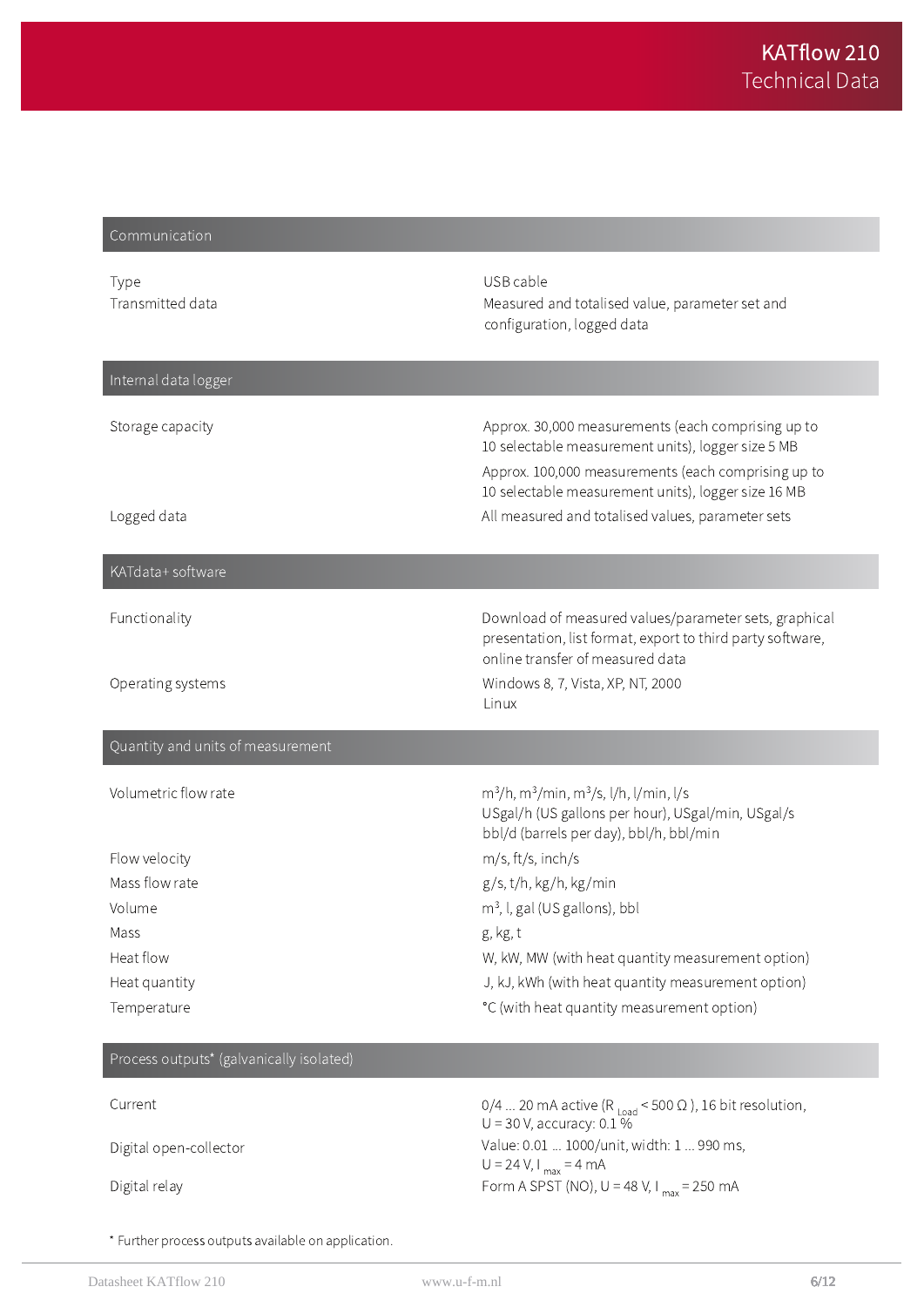### TRANSDUCERS

#### K1N

77 C

Pipe diameter range Dimensions of sensor heads Material of sensor heads Material of cable conduits Temperature range Degree of protection Standard cable lengths

25 ... 2,500 mm 60 (h) x 30 (w) x 34 (d) mm Stainless steel Stainless steel  $-30...+130$  °C  $(-22...+266$  °F) IP 68 (1.5 m) according to EN 60529  $4.0<sub>m</sub>$ 

#### Images



K1N transducers



K1N transducers with ODU/LEMO connector



KATflow 210 output connectors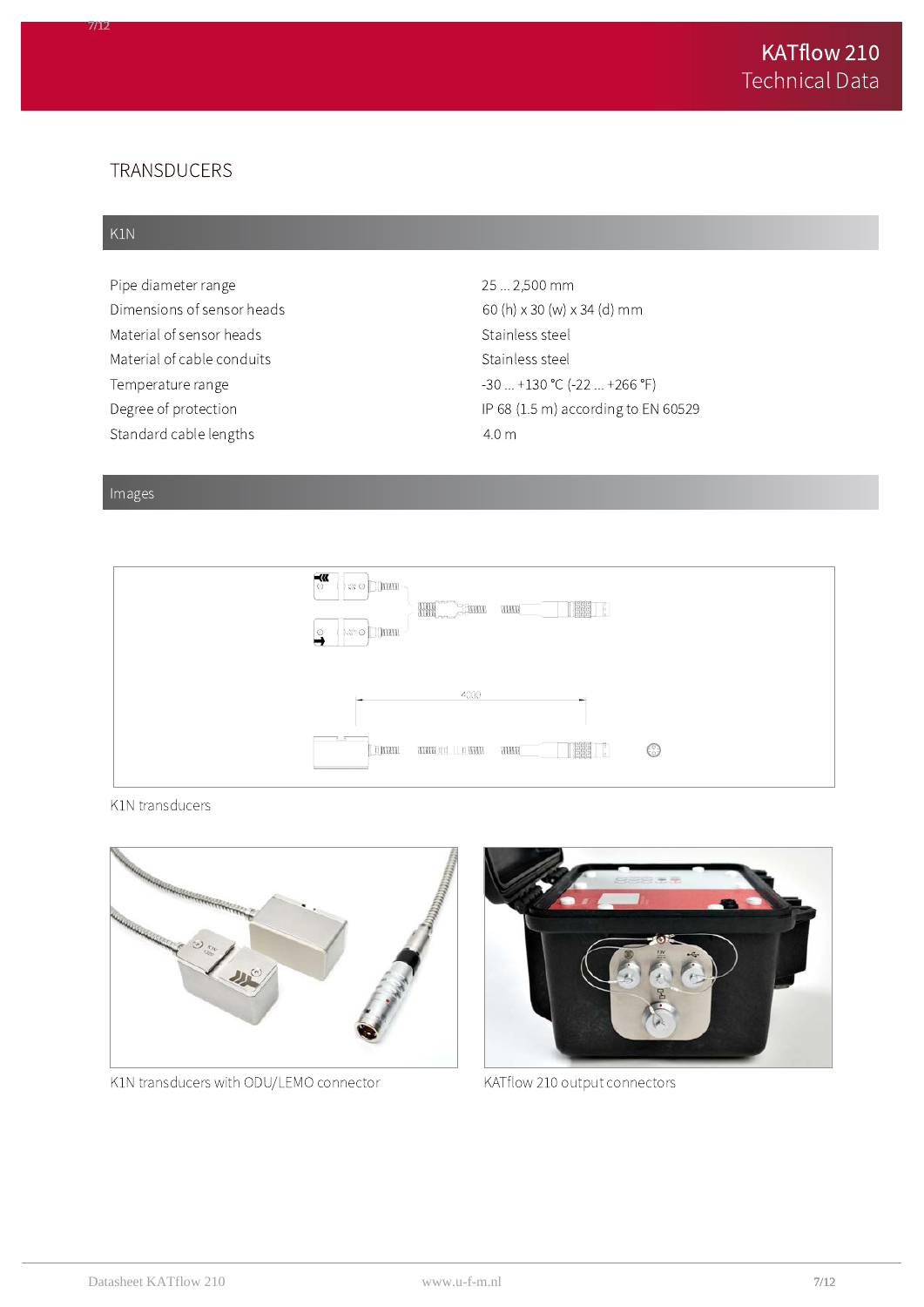# TRANSDUCER MOUNTING ACCESSORIES

#### General

Diameter range and mounting types

Clamping set (metal strap with screw), stainless steel: DN 10 ... 40 Clips and chains, chain length 1 m, stainless steel: DN 15 ... 310 Clips and chains, chain length 2 m, stainless steel: DN 25 ... 600 Clips and chains, chain length  $4 \text{ m} (2 \times 2 \text{ m})$ , stainless steel: DN 25 ... 1,200 Textile tension straps, up to 15 m in length: DN 1,000 ... 3,000 (6,500)

#### Images



Mounting clip and chains for use with portable flowmeter



Mounting clip



Transducers mounted using chains and clips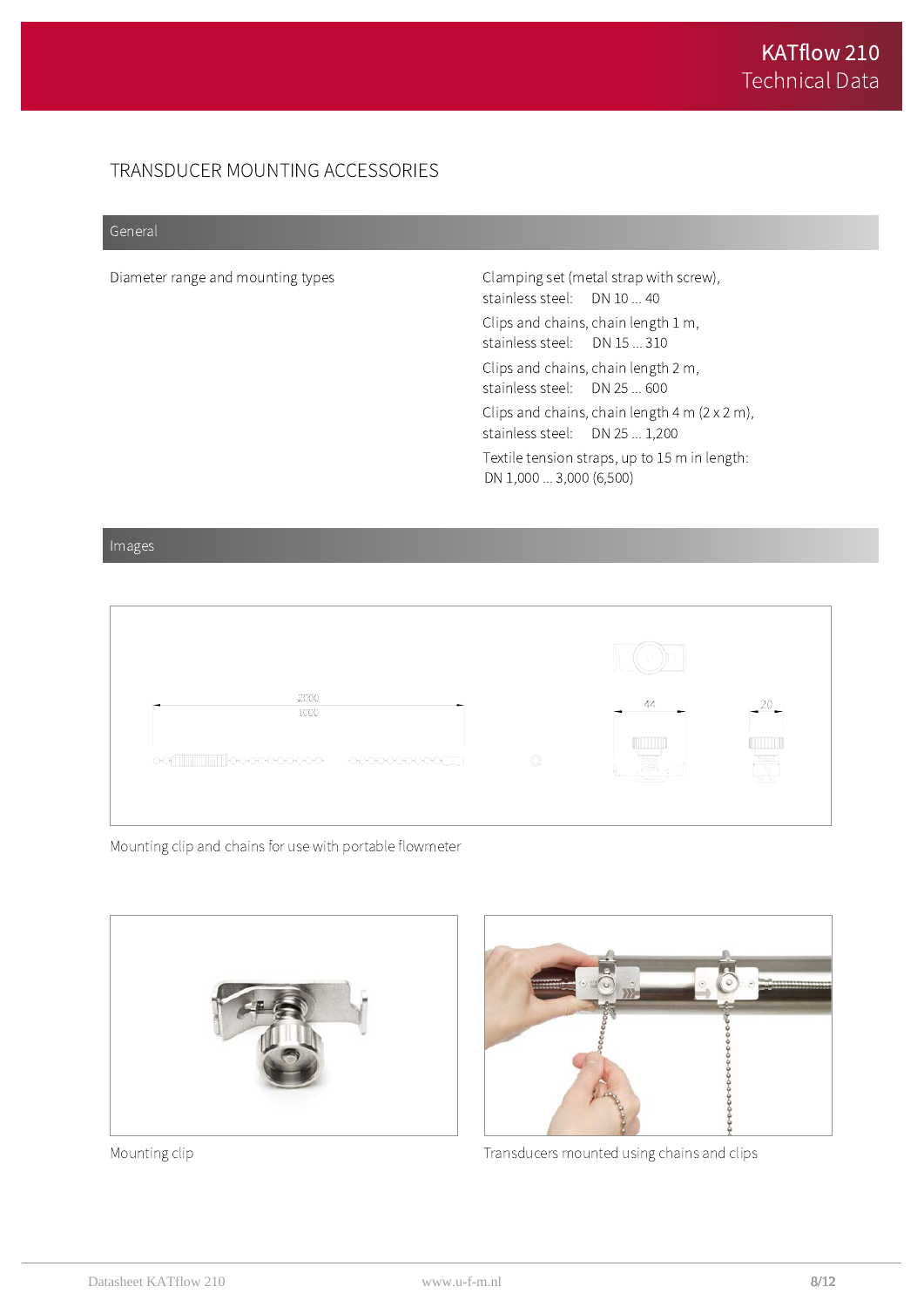#### General

Diameter range and mounting types

Mounting fixture, rail and magnets (for type K1) DN 50 ... 3,000

#### Images



Mounting fixture, rail and magnets



Mounting fixture, rail and magnets



KATflow 210 with mounting rail and transducers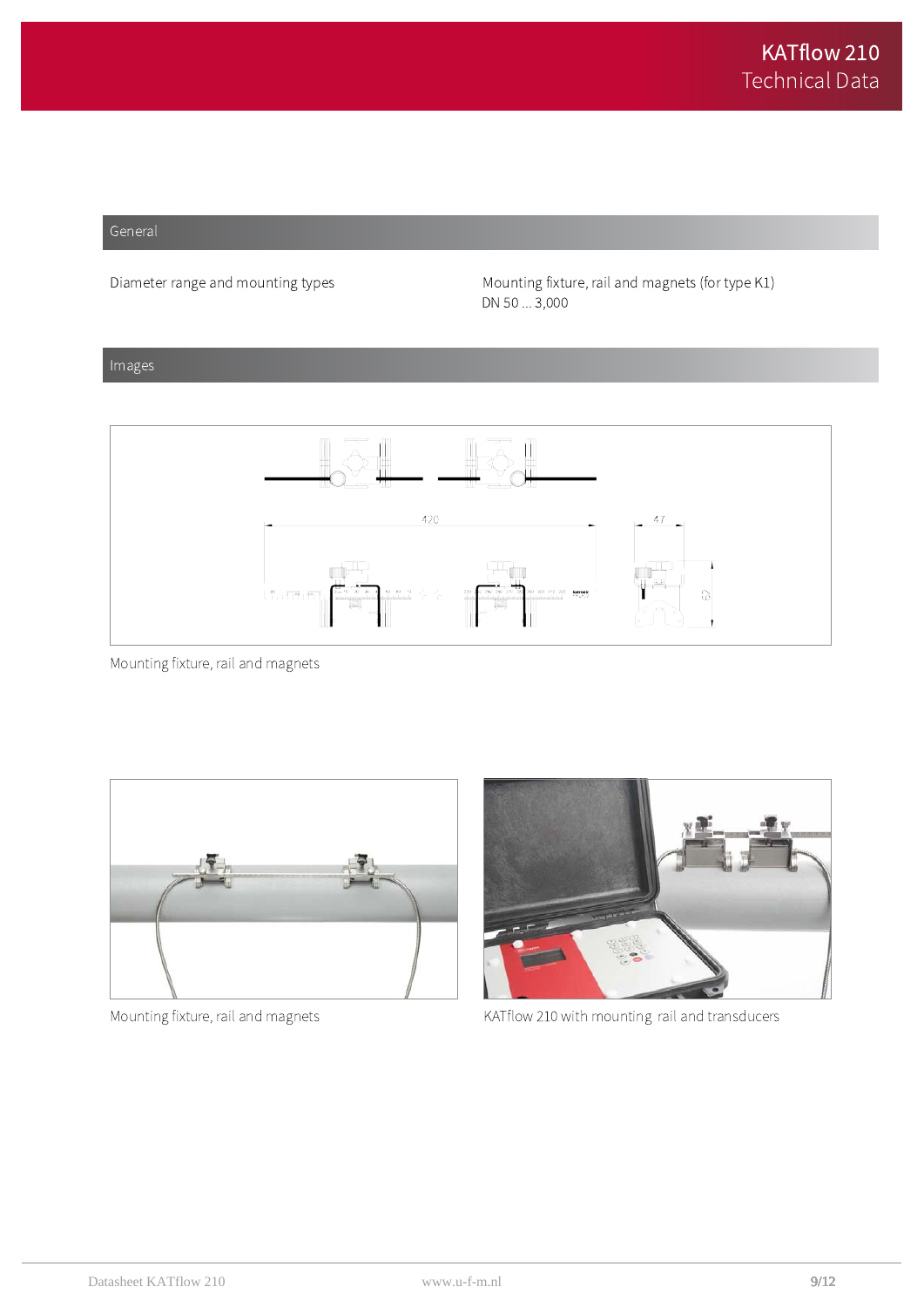# WALL THICKNESS GAUGE (OPTIONAL)

# Wall thickness gauge NT

| Temperature range | $-20$ $+100$ °C ( $-4$ $+212$ °F) |
|-------------------|-----------------------------------|
| Measuring range   | $1.0200$ mm                       |
| Resolution        | $0.01 \text{ mm}$                 |
| Linearity         | $0.1 \,\mathrm{mm}$               |
| Cable length      | 1.5 <sub>m</sub>                  |

### Images



Wall thickness gauge NT



Wall thickness gauge NT with ODU/LEMO connector



Wall thickness gauge NT and KATflow 210 in use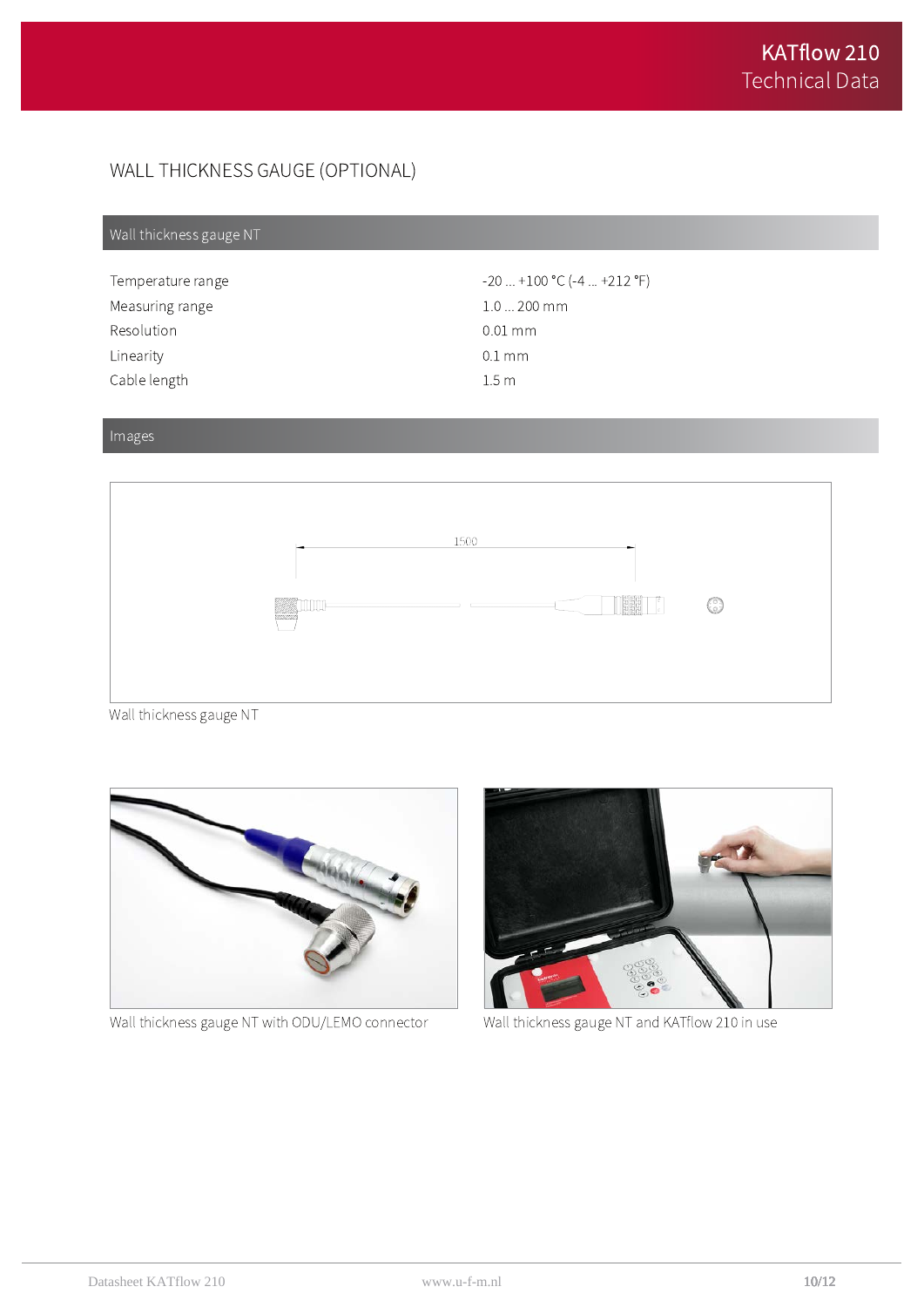# FLOWMETER AND ACCESSORIES

| KF 210 |                                 |  |               |                                |           | KATflow 210, serial interface RS 232, operating instructions        |
|--------|---------------------------------|--|---------------|--------------------------------|-----------|---------------------------------------------------------------------|
|        |                                 |  | Configuration |                                |           |                                                                     |
|        | $\overline{0}$                  |  |               | Basic unit without accessories |           |                                                                     |
|        | $\mathbf{1}$                    |  |               |                                |           | With soft case, power adapter/battery charging unit, measuring tape |
|        | Number of measurement channels  |  |               |                                |           |                                                                     |
|        |                                 |  |               | 1 1 measurement channel        |           |                                                                     |
|        |                                 |  |               |                                |           | 2 2 measurement channels (please consult factory)                   |
|        |                                 |  | Internal code |                                |           |                                                                     |
|        |                                 |  |               | 03 Internal code               |           |                                                                     |
|        | <b>Battery size</b>             |  |               |                                |           |                                                                     |
|        | 1 1 x 12.4 LiFePo4 cell 12.4 Ah |  |               |                                |           |                                                                     |
|        |                                 |  |               |                                |           | 2 2 x 12.4 LiFePo4 cell 24.8 Ah                                     |
|        |                                 |  |               |                                |           | 3 3 x 12.4 LiFePo4 cell 37.2 Ah                                     |
|        |                                 |  |               | Power adapter                  |           |                                                                     |
|        |                                 |  |               | 0 Without                      |           |                                                                     |
|        |                                 |  |               | $1$ UK                         |           |                                                                     |
|        |                                 |  |               | $2$ US                         |           |                                                                     |
|        |                                 |  |               | 3 Europe                       |           |                                                                     |
|        |                                 |  |               | 4 Australia                    |           |                                                                     |
|        |                                 |  |               |                                |           | Degree of protection                                                |
|        |                                 |  |               |                                |           | 1 IP 67 (standard)                                                  |
|        |                                 |  |               |                                |           | Process outputs (select a maximum of 5 slots)                       |
|        |                                 |  |               |                                | N Without |                                                                     |
|        |                                 |  |               |                                | C         | Current output, 0/4  20 mA, active (source)                         |
|        |                                 |  |               |                                | P.        | Current output, 0/4  20 mA, passive (sink)                          |
|        |                                 |  |               |                                | D         | Digital output, open-collector                                      |
|        |                                 |  |               |                                | R.        | Digital output, relay                                               |
|        |                                 |  |               |                                | H         | HART* compatible output, 0/4  20 mA                                 |
|        |                                 |  |               |                                | V         | Voltage output, 0  10 V                                             |
|        |                                 |  |               |                                | F         | Frequency output, 2 Hz  10 kHz                                      |
|        |                                 |  |               |                                | Ζ         | Special (please specify)                                            |
|        |                                 |  |               |                                |           | Internal data logger<br>0 Without                                   |
|        |                                 |  |               |                                |           |                                                                     |
|        |                                 |  |               |                                |           | 1 30,000 measurements, KATdata+ download software, USB cable        |
|        |                                 |  |               |                                |           | 2 100,000 measurements, KATdata+ download software, USB cable       |
|        |                                 |  |               |                                |           | Wall thickness measurement<br>0 Without                             |
|        |                                 |  |               |                                |           |                                                                     |
|        |                                 |  |               |                                |           | 2 Wall thickness gauge NT                                           |

**KF 210** -  $1 - 1 - 03 - 1 - 1 - 1 - N - 1 - 0$  (example configuration)

The configuration is customised by choosing from the above-listed options and is expressed by the resulting code at the bottom of the table.